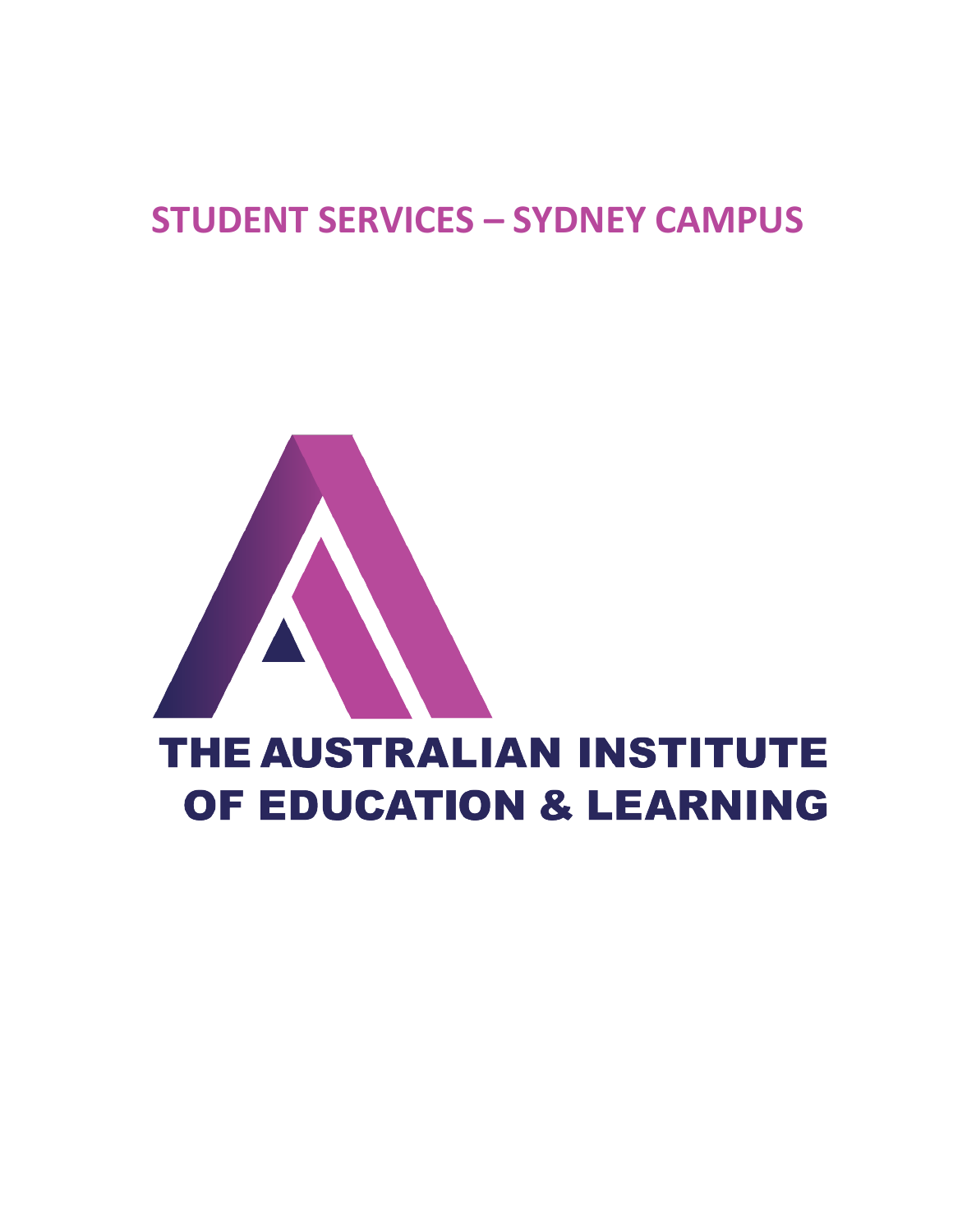### **TABLE OF CONTENTS**

|  | 4. Transport from the airport  11 |  |
|--|-----------------------------------|--|
|  |                                   |  |
|  | 6. Arranging accomodation  13     |  |
|  | 7. Temporary accomodation  14     |  |
|  |                                   |  |
|  |                                   |  |
|  |                                   |  |
|  |                                   |  |

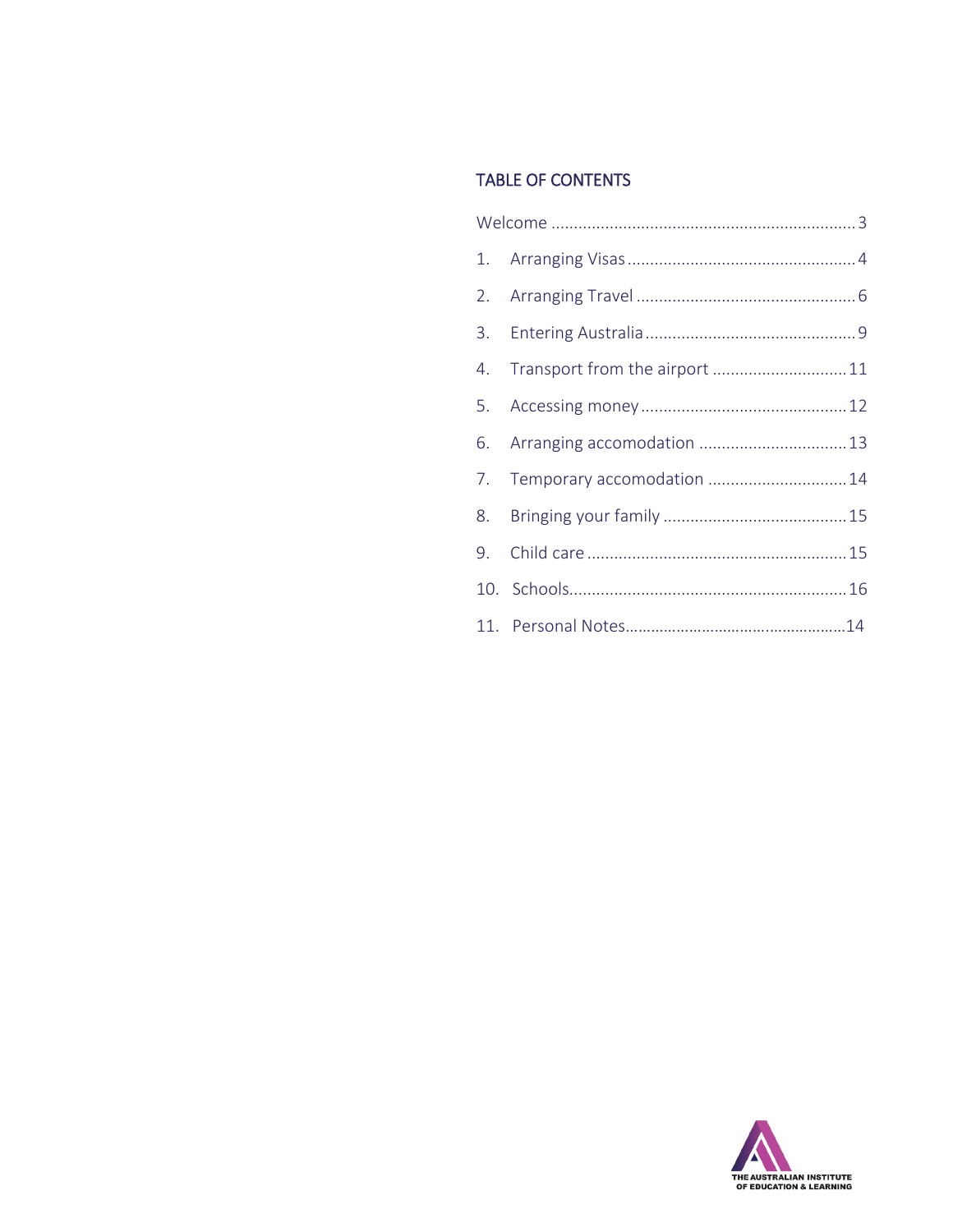### <span id="page-2-0"></span>**WELCOME**

• Message from the CEO and Principal, Mr David Browne

Welcome to AIEL!

I am delighted that you have chosen to study at the Australian Institute of Education and Learning!

I am very proud of our unique boutique Institution.

You have made a wise decision to further your studies, build your career and shape your future. The team at AIEL is committed to your success and we will do everything possible to ensure you have a positive learning experience while you are here.

By choosing to study in a dynamic enriching environment at AIEL, YOU now have the opportunity to acquire and develop a range of valuable transferable skills. We will not only help make you job ready but support you as you explore skills that will enhance your learning with us and beyond.

Your time with us at AIEL will also enrich your professional and personal lives in the world you may decide to work and live.

#### AIEL VISION

To provide all students with quality, professional and outcome-oriented education and services. And to enable them to achieve optimal competency in their relevant fields.

#### AIEL MISSION

To empower students with the skills to achieve their academic, life and personal goals as

well as to foster a love of lifelong learning!

I wish you all the very best for a bright and rewarding future!

Detail

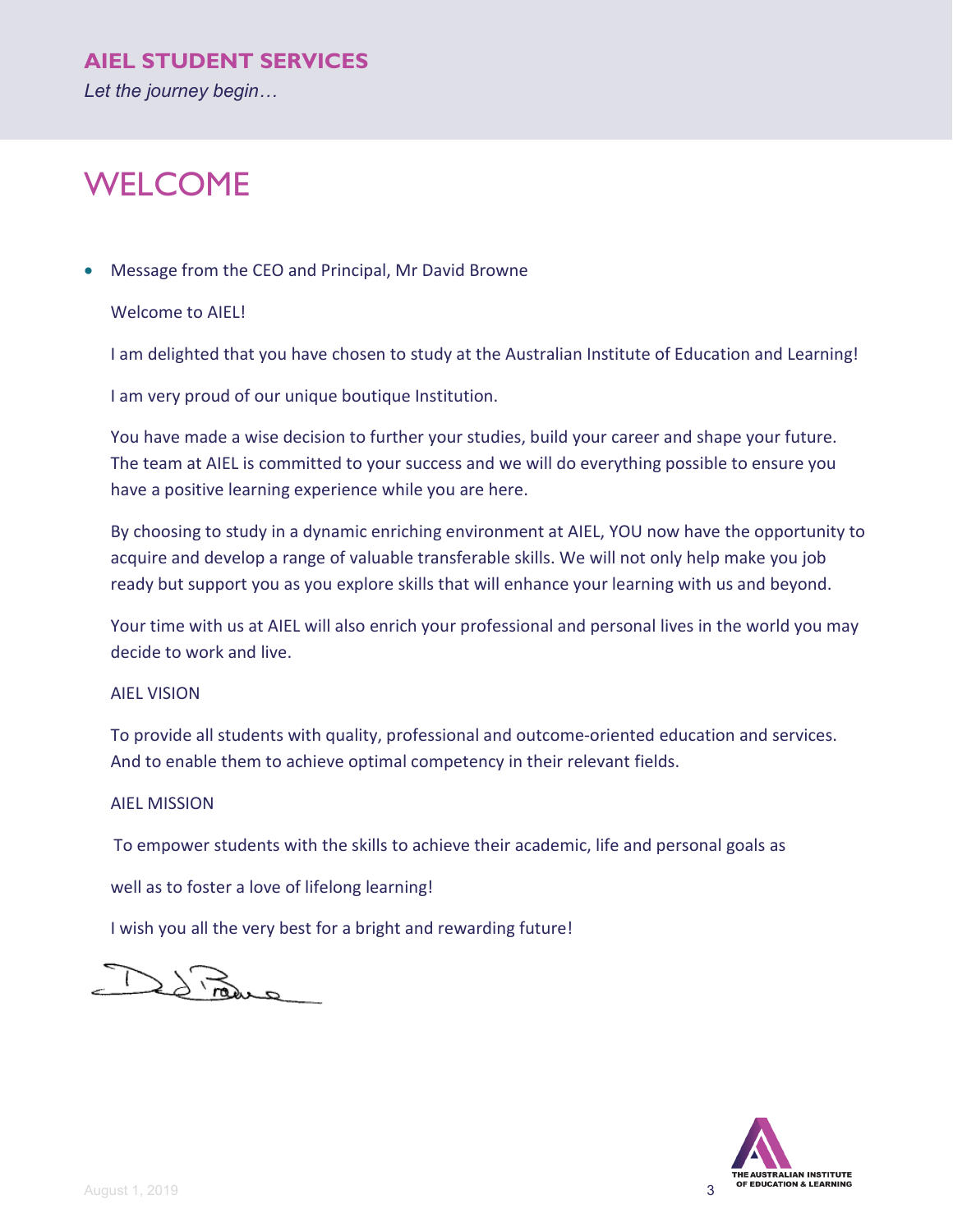### <span id="page-3-0"></span>1. ARRANGING VISAS

Most international students wanting to study in Australia require a student visa. Some other visa holders are also eligible to study as international students in Australia.

Many students apply for visas themselves on-line or via the Australian Diplomatic Mission in their country. The visa application process can be complicated and for students from some countries it may be better to submit an application with the assistance of an accredited agent due to their familiarity and experience in the field.

You should check with the education provider in Australia for their accredited agents in your country.

In order to apply for a visa, you will need a valid passport, an electronic Confirmation of Enrolment (eCoE) and any other documentation required by the Australian diplomatic post with which you lodge your application.

You must ensure to allow enough time for processing between lodging your application and the start of your academic program, as it can be a lengthy process depending on your country of origin.

### *Department of Home Affairs (DHA)*

The Australian Government's DHA provides comprehensive information about student visa requirements and the application process, as well as application document checklists to assist you with your application.

Visit https://www.homeaffairs.gov.au/Trav/Stud for the latest information.

### *Department of Foreign Affairs and Trade (DFAT)*

As well as links from the DHA website the Department of Foreign Affairs and Trade website has a comprehensive list of Australian embassies, high commissions, consulates and representative offices around the world. [http://dfat.gov.au/about-us/our-locations/missions/Pages/our-embassies-and](http://dfat.gov.au/about-us/our-locations/missions/Pages/our-embassies-and-consulatesoverseas.aspx)[consulatesoverseas.aspx](http://dfat.gov.au/about-us/our-locations/missions/Pages/our-embassies-and-consulatesoverseas.aspx)

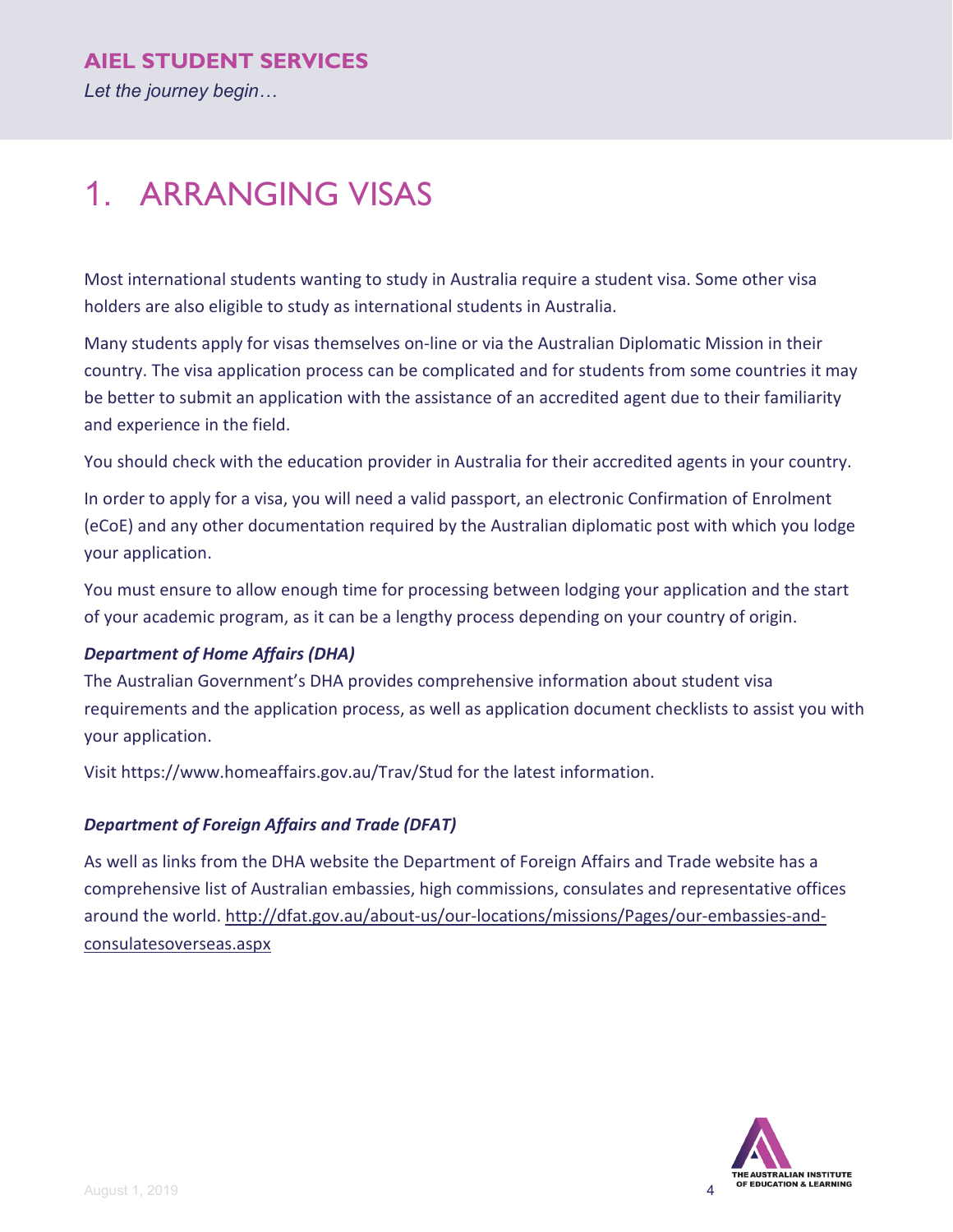*Let the journey begin…*

#### Migration *Agents*

A migration agent can assist you in submitting your visa application and communicate with DIBP on your behalf, but please note that you do not need to use a migration agent to lodge any kind of visa application.

#### Education Agents

Education agents promote various Australian education programs and institutions internationally and are a good way for students to apply to study in Australia. Agents are experienced in making international student applications and applying for visas. Most speak both English and the local language, so this makes the application process a lot simpler and generally hassle free for students and parents. Most do not charge for their service as they collect a commission from the institution you choose to attend. However, some agents do charge small amounts or offer additional services for which they charge. You can check with your Australian education provider for contact details of agents they recommend.

*Please Note: Although able to assist in completing education and visa applications, Education Agents are NOT licensed to provide migration advice*.

#### Visa Conditions:

If you are granted a visa, you must abide by its conditions. Failure to comply with these conditions could result in the cancellation of your visa. These conditions include (but are not limited to)

• Complete the course within the duration specified in the eCoE Maintain satisfactory academic progress

- Maintain approved Overseas Student Health Cover (OSHC) while in Australia
- Remain with the principal education provider for 6 calendar months within the principal course of study, unless issued a letter of release from the provider to attend another institution
- Notify your training provider of your Australian address and any subsequent changes of address within 7 days.

For a full list of mandatory and discretionary student visa conditions please visit http:// [www.homeaffairs.gov.au/Trav/Stud/More/Visa-conditions/visa-conditions-students](http://www.homeaffairs.gov.au/Trav/Stud/More/Visa-conditions/visa-conditions-students)

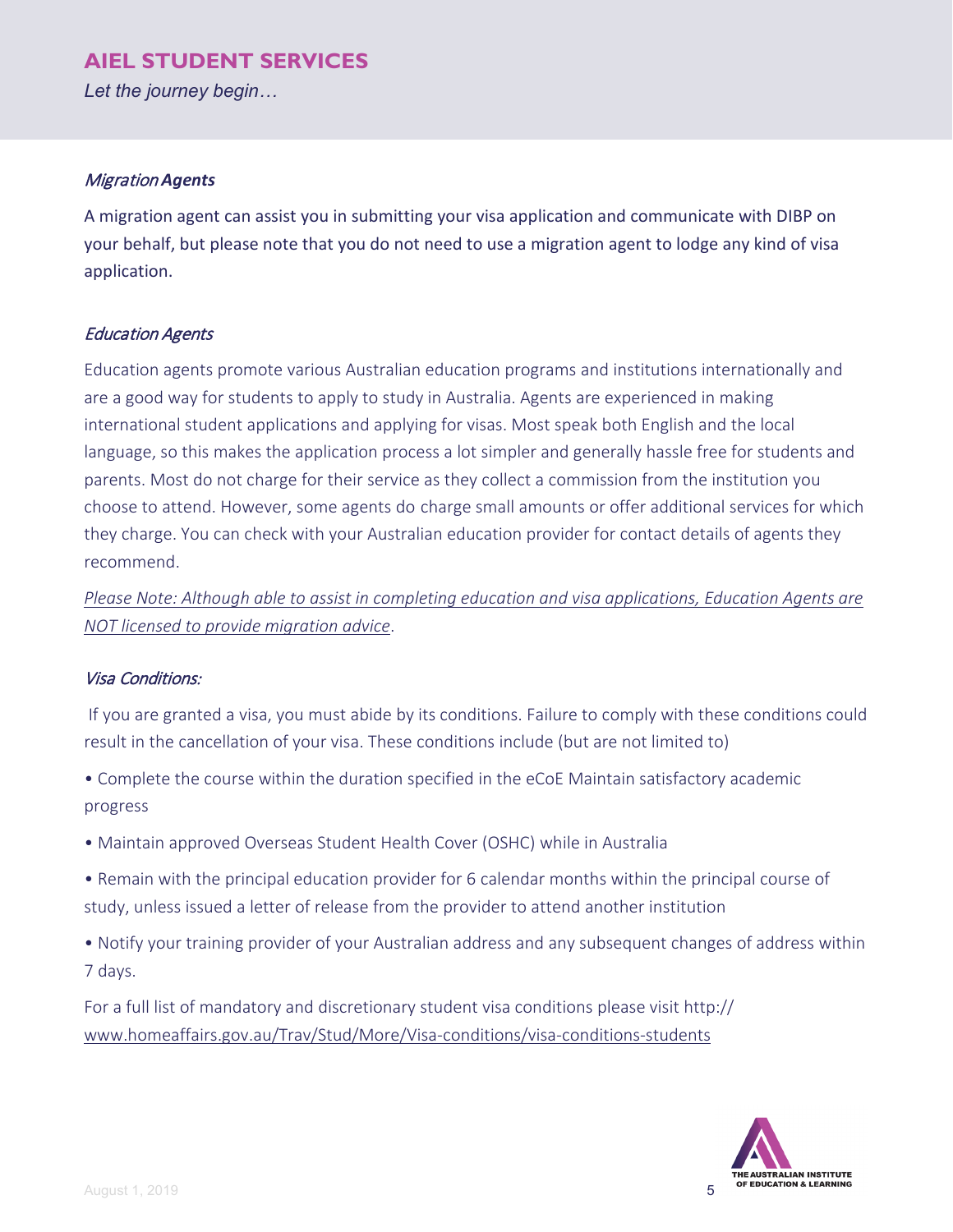*Let the journey begin…*

### <span id="page-5-0"></span>2. ARRANGING TRAVEL

You will need to make your own travel arrangements to Australia. Please try to arrive at least 1-2 weeks before the start of the International Student Orientation to allow enough time for settling-in, adjusting to the climate and overcoming jet-lag. You should fly into Sydney International Airport which is the closest international airport to Sydney. Visit [https://www.sydneyairport.com.au/.](https://www.sydneyairport.com.au/) Sydney is located 8km from Sydney International Airport.

#### **Documents**

You should prepare a folder of official documents to bring with you to Australia, including:

- Valid passport with Student Visa
- Offer of a place / admission letter from AIEL
- Confirmation of Enrolment (eCoE) issued by AIEL
- Receipts of payments (e.g. tuition fees, OSHC, bank statements etc.)
- Insurance policies
- Original or certified copies of your academic transcripts and qualifications
- Other personal identification documents, e.g. birth certificate, ID card, driver's license
- Medical records and/or prescriptions

If you are travelling with your family you will need to include their documents as well. Keep all documents in your carry-on luggage. In case you lose the originals, make copies that can be left behind with family to be sent to you.

### What to Bring

Students are often surprised by how strict Australian Customs Services and quarantine can be. If you're in doubt about whether your goods are prohibited or not, declare it anyway on the Incoming Passenger Card which you will receive on the plane. Students have received on the spot fines for not declaring items. Visit the Australian Quarantine and Inspection Service (AQIS) homepage www.aqis.gov.au:

- Read "What can't I take into Australia?"
- And also let your family and friends know "What can't be mailed to Australia?"

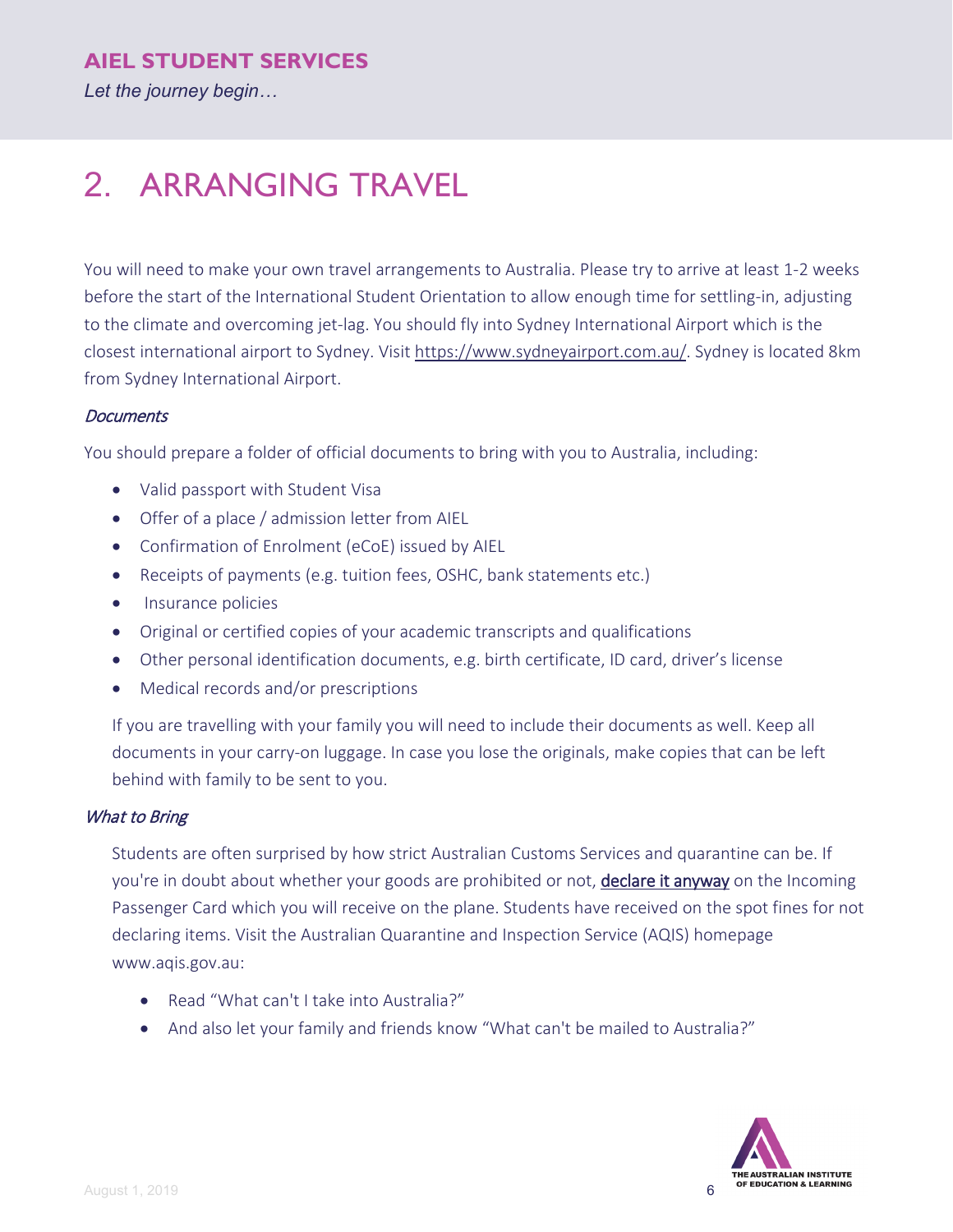*Let the journey begin…*

• Baggage allowances flying into Australia will vary according to your carrier, flight class and country of origin. Please check with your carrier prior to departure. Economy passengers are generally permitted 1 x checked luggage (35kg) and 1 x carry-on (7kg) for international flights, but only 20kg of checked luggage on domestic flights within Australia. This will significantly limit the amount of things you can bring, especially if you will fly within Australia to get to your final destination. Therefore, it is essential to think the packing process through very carefully. You will be able to purchase most things upon arrival in Australia, but the price may be higher than in your own country.

### Seasonal Considerations

Summer in Australia is from December to February, autumn from March to May, winter from June to August, and spring from September to November. For most of the country the hottest months are January and February. If you arrive in June or July, the coldest months of the year, you may need to bring or buy winter clothing and blankets. You may also need to purchase a heating appliance once you arrive.

### **Clothing**

On most campuses, students usually dress informally. Jeans or slacks with t-shirts or blouses, sneakers or "running shoes" are almost standard dress. Shorts are often worn during the summer months and sandals are the most common footwear. It is acceptable for both men and women to wear shorts and sleeveless t-shirts. This is common during the hotter months. A sports coat or suit and tie for men and appropriate dress for women is necessary for some functions such as formal dinners, a graduation ceremony, student dances or balls. For festive occasions, you may want to bring traditional dress and accessories.

Other Items You Might Need to Include (most can also be purchased in Australia)

- alarm clock
- bath towels, bed sheets, pillow cases
- dictionary (bilingual)
- small sewing kit
- music CDs or iPod
- sporting equipment
- toiletries
- umbrella

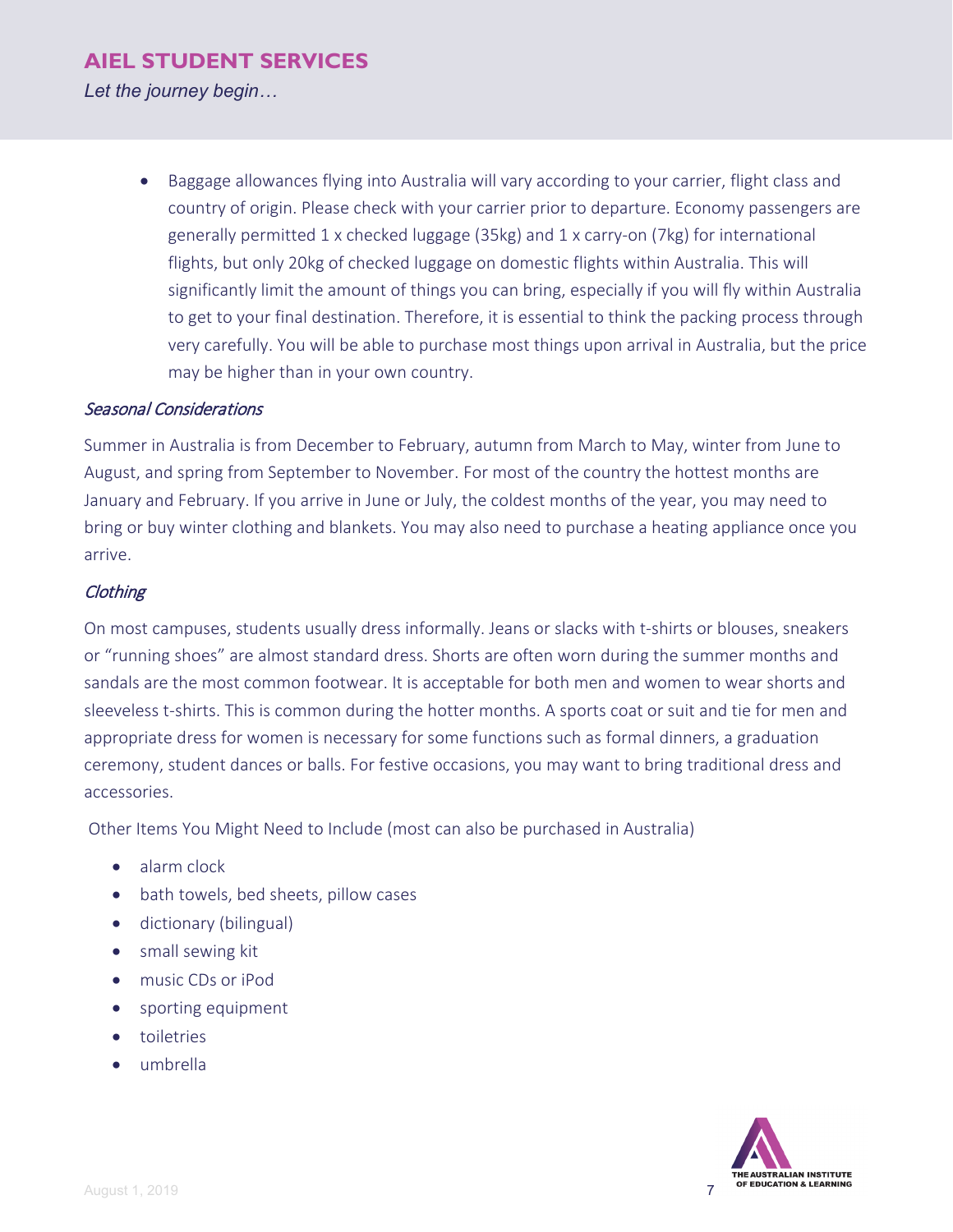*Let the journey begin…*

- scientific or graphics calculator
- camera
- micro recorder for lectures
- spare spectacles or contact lenses
- your optical prescription
- photos of friends and family
- swimming costume
- small gifts from home 12

The standard voltage for electrical items in Australia is 240V. Electric plugs have three flat pins one of which is an earth pin. You may need to buy an adaptor or have the plugs changed when you arrive. Note: In the picture, the red dot indicates that the switch is on and power is flowing through that socket.

### Bringing Your Computer

Bringing a PC or laptop into Australia may be a little more complicated. Items owned and used for more than 12 months prior to arrival are allowed in tax-free. Proof of the date of purchase and purchase price may be required. Computers which are less than 12 months old and over AUD\$400 may attract Goods and Services tax (GST) at a rate of 10%. Consideration is given as to whether or not you intend to export the computer at the conclusion of your studies.

To satisfy the Customs Officer that you will be taking the computer out of Australia you should bring along a statutory declaration (a written declaration witnessed by the certifying authority in your country) stating that the computer is for use during your studies in Australia, and that you intend to take it back with you when you complete your studies. You may be required to give an undertaking under Section 162 to this effect and provide a cash security to Australia Customs upon arrival.

### Mobile Phones & Laptops

If you are considering bringing a mobile phone, laptop, or any communication devices we suggest that you visit the Australian Communications and Media Authority www.acma.gov.au before making any purchases. Some students have brought in their own laptops with internal modems only to discover that they were unable to use their modem in Australia. Any external or built-in modems must be Austel Approved in order to function in Australia.

#### On Your Flight

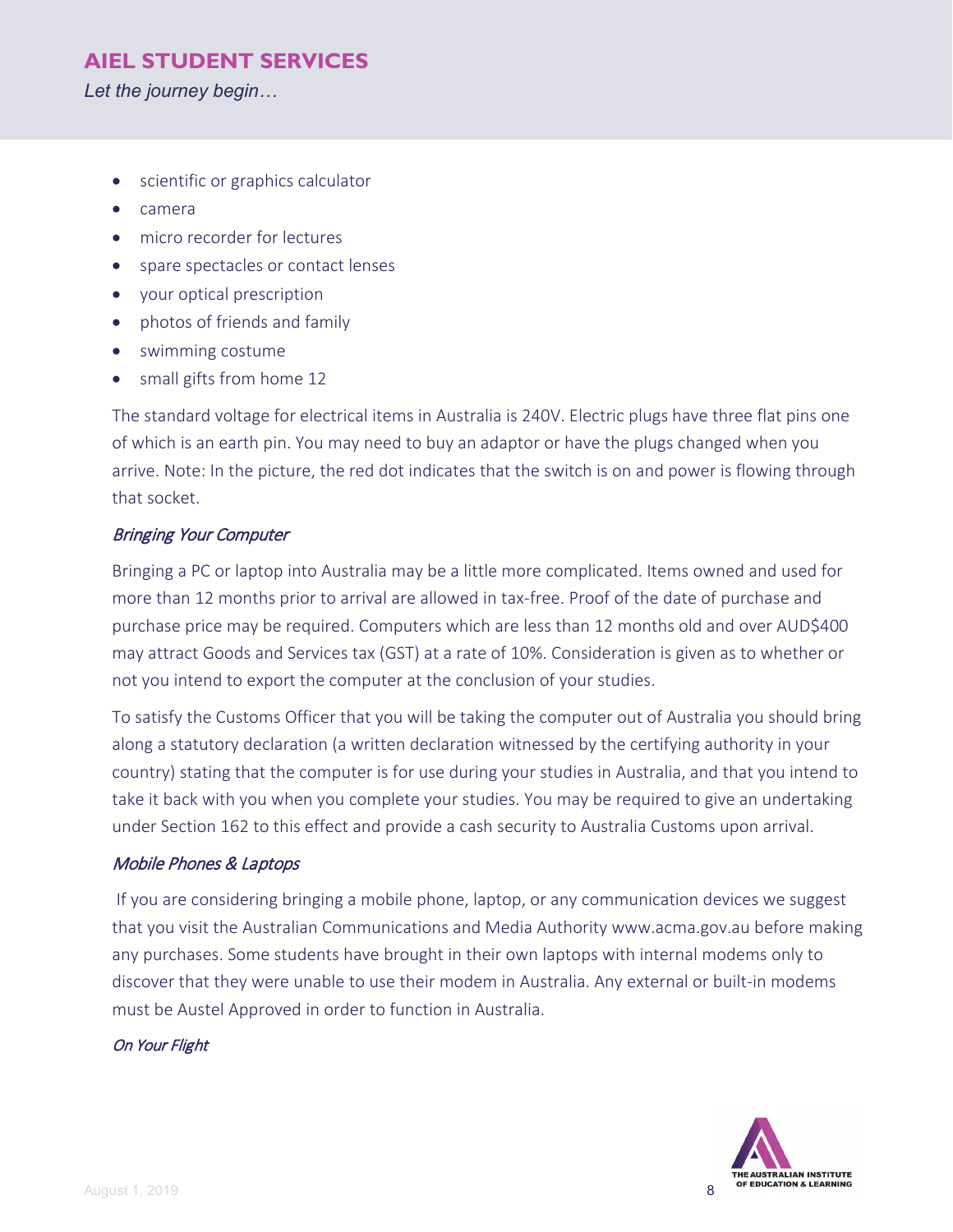*Let the journey begin…*

Wear comfortable, layered clothing so that you are able to make adjustments according to the local weather. Remember – if you are flying from a northern hemisphere winter into the Australian summer it will be very HOT so wear light weight clothing underneath and have a pair of sandals or lighter shoes in your hand luggage if you need cooler footwear. Alternatively, extra clothing may be required on-hand if flying into the Australian winter season.

Before landing in Australia passengers are given an Incoming Passenger Card to fill in. This is a legal document. You must tick YES if you are carrying any food, plant material including wooden souvenirs, or animal products. This includes fruit given to you during your flight.

If you have items you don't wish to declare, you can dispose of them in quarantine bins in the airport terminal. Don't be afraid to ask airline staff if you have any questions. If you are carrying more than AU\$10,000 in cash, you must also declare this on your Incoming Passenger Card. It is strongly recommended however, that you do not carry large sums of cash but arrange for an electronic transfer of funds into your Australian bank account once it has been opened.

### <span id="page-8-0"></span>ENTERING AUSTRALIA

When you first arrive in Australia you will be required to make your way through Australian Immigration (follow the signs for Arriving Passengers as you leave the plane). An Immigration Officer will ask to see your completed Incoming Passenger Card (given to you on the plane) along with your passport and student visa evidence. The Immigration Officer will check your documents and may ask you a few questions about your plans for your stay in Australia.

### Baggage Claim

Once you have passed through the immigration checks you will move to baggage claim (follow the signs) and collect your luggage. Check that nothing is missing or damaged. If something is missing or damaged go to the Baggage Counter and advise them of your problem. Staff at the Baggage Counter will help you to find your belongings or lodge a claim for damage.

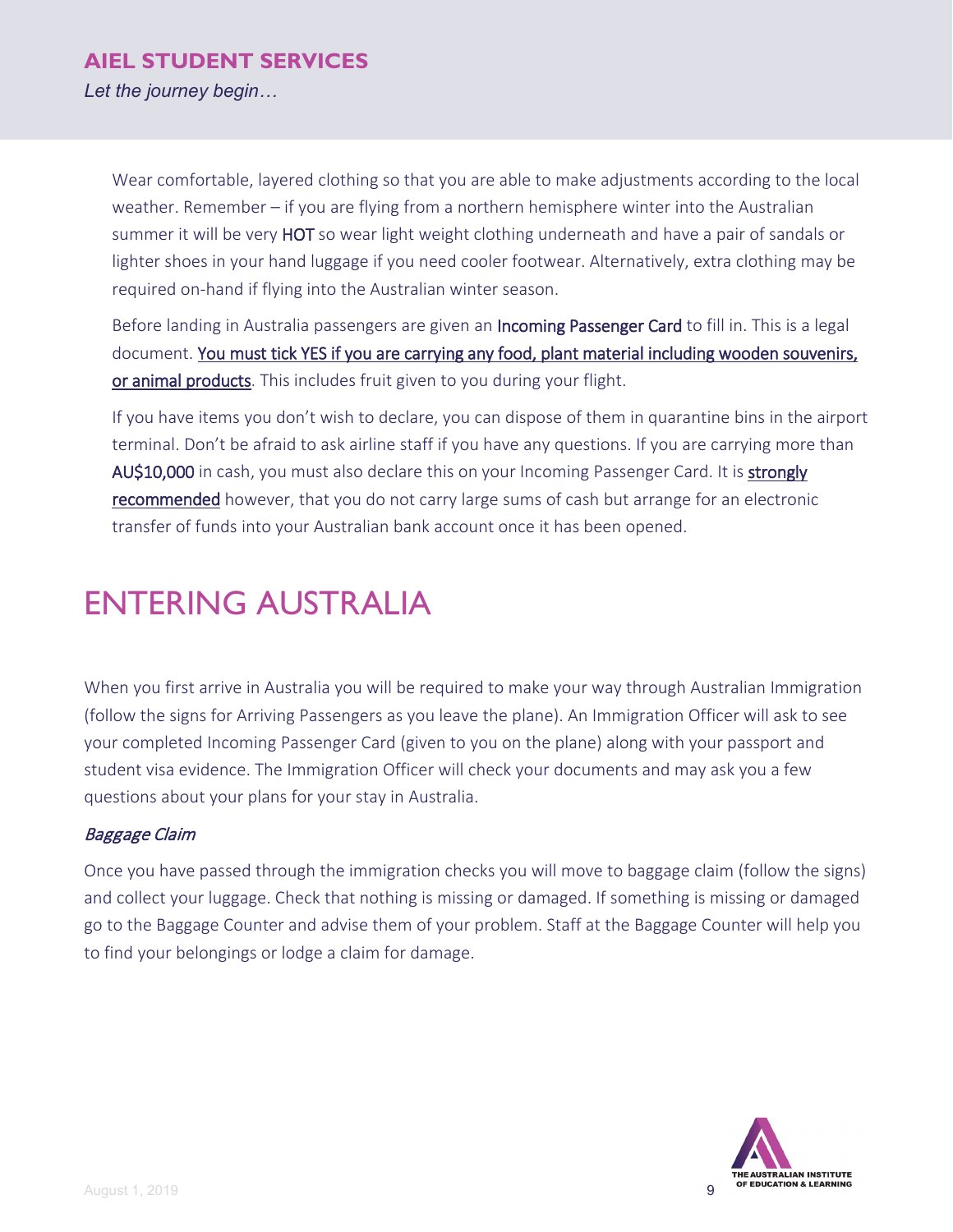*Let the journey begin…*

### Detector Dogs

You may see a Quarantine Detector Dog at the baggage carousel or while waiting in line to pass through immigration, screening luggage for food, plant material or animal products. If you see a detector dog working close to you, please place your bags on the floor for inspection. These dogs are not dangerous to humans and are trained to detect odors. Sometimes a dog will sit next to your bag if it sniffs a target odor. Sometimes dogs will detect odors left from food you have had in the bag previously. A quarantine officer may ask about the contents of your bag and check you are not carrying items that present a quarantine risk to Australia.

### Australian Customs and Quarantine

Once you have your luggage you will go through Customs. Be careful about what you bring into Australia. Some items you might bring from overseas can carry pests and diseases that Australia doesn't have. You must declare ALL food, meat, fruit, plants, seeds, wooden souvenirs, animal or plant materials or their derivatives.

Australia has strict quarantine laws and tough on-the-spot fines. Every piece of luggage is now screened or x-rayed by quarantine officers, detector dog teams and x-ray machines. If you fail to declare or dispose of any quarantine items, or make a false declaration, you will get caught. In addition to on-thespot fines, you could be prosecuted and fined more than AU\$60,000 and risk 10 years in prison. All international mail is also screened.

Some products may require treatment to make them safe. Items that are restricted because of the risk of pests and disease will be seized and destroyed by the Australian Quarantine and Inspection Service (AQIS).

For more detailed information about bringing in food, animals, plants, animal or plant materials or their derivatives visit www.daffa.gov.au/aqis.

### Arrivals Hall

You will be able to leave the restricted area and enter the Arrivals Hall once you have cleared Customs. Here you will find a number of retail and food outlets along with public telephones, an information booth and money exchange facilities. If you arrive on a weekend, you may like to exchange money here as most banks are not open on Saturdays and Sundays.

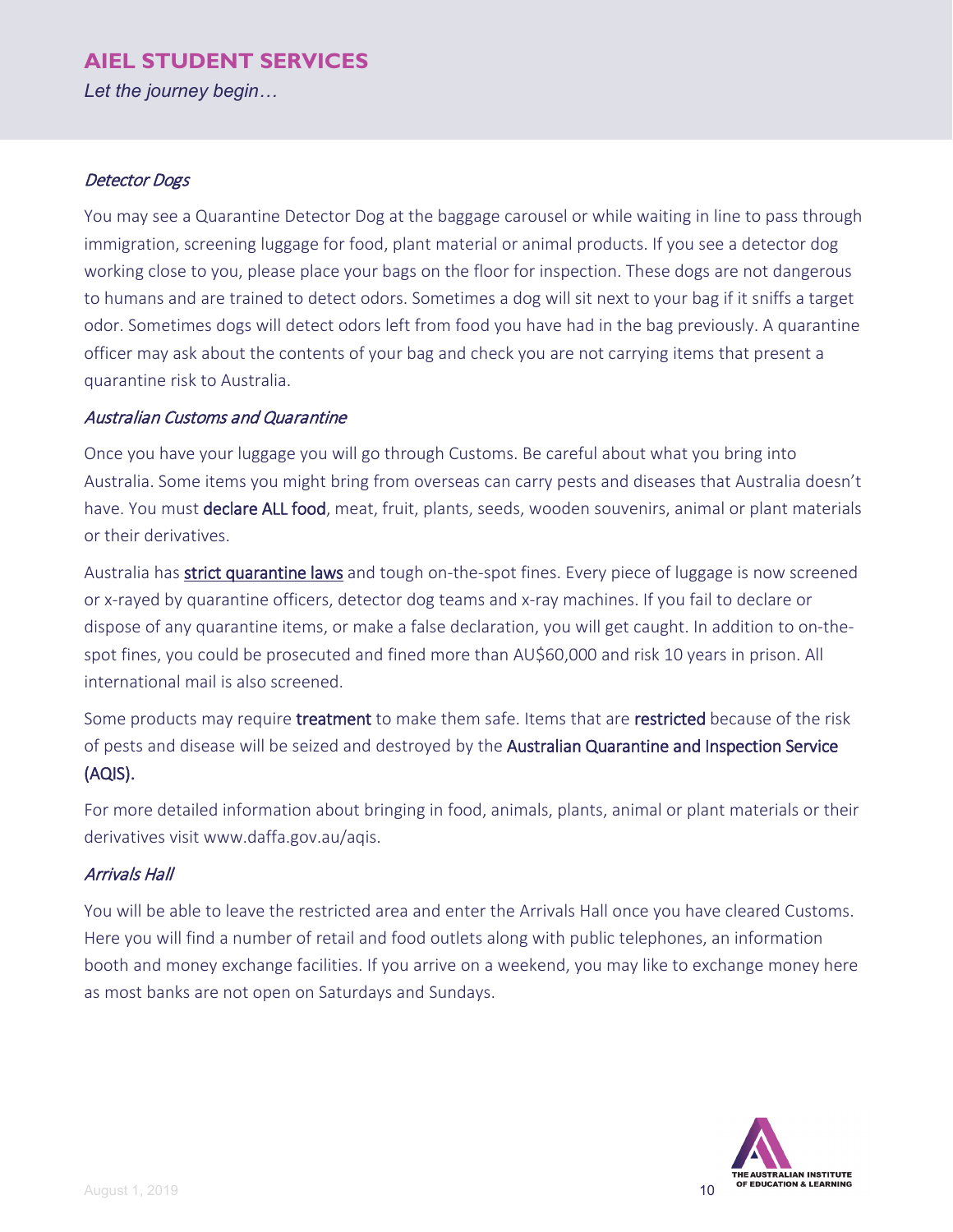### <span id="page-10-0"></span>3. TRANSPORT FROM THE AIRPORT

### By car

Sydney Airport is located just 8km from the Sydney CBD and driving takes about 25 minutes in light traffic. Most routes to the airport carry regular signs of the universally recognisable aeroplane symbol.

### *By taxi and rideshare*

You can access taxis and rideshare services when you arrive. The Sydney CBD is a short, 20-minute ride away and will cost about \$45-\$55 one-way. You'll find taxi ranks at the front of all terminals - simply follow the signs to the nearest ranks. For rideshare services, please arrange with your driver to meet you at our priority pick-up area.

### By train

Sydney Airport is located just 13 minutes by train from the city. Airport Link offers a fast and convenient way to reach the city and suburbs, with trains running approximately every 10 minutes. The station is located at the northern end of the terminal and accessible from the Arrivals level. To use this service, you can either purchase an Opal Card from the rail station or tap on with your Amex, Visa or Mastercard. For more information, including fares, maps, timetable changes and travel planners, choose from the links below.

An Opal card is the only ticket you need to travel on all public transport in Sydney and surrounds – including Sydney's Airport Train.

Opal cards are free smartcard tickets you keep and reuse. Just add value to get started, then tap on and tap off to pay your fares on trains, buses, ferries and light rail.

Opal cards are available from ticket windows at the Domestic Airport and International Airport stations.

It's easy to top up when you need to, with 2,000 Opal [retailers,](http://retailers.opal.com.au/) plus top up machines located throughout the Opal network.

Best of all, the more you travel with Opal the more you can save. To find out more about the benefits of travelling with Opal, visit [opal.com.au](https://www.opal.com.au/) or ask the Airport station ticket office.

### By shuttle

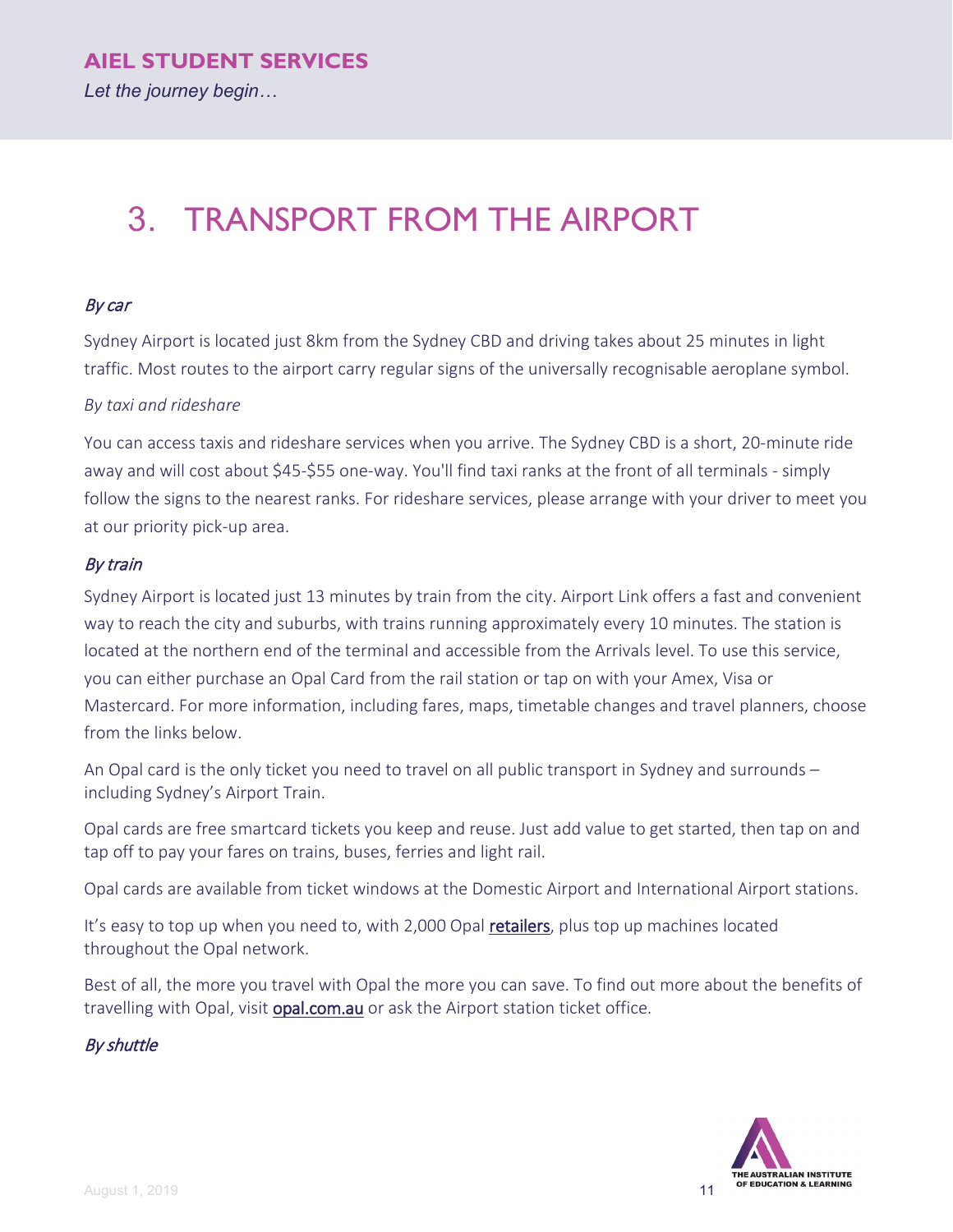*Let the journey begin…*

If you're looking for a shuttle transfer, limousine, accommodation, tours and attractions please visit the Redy2go website below. Redy2Go desks can also be found at the arrival's hall of our T1 and T2 terminals. If you're looking for bus and limousine transfer services that provide transport between the airport and most Sydney suburbs and regional areas, you can find a range of providers via Mozio.

### Public Buses

Sydney Buses operates a timetabled service, Route 400, between Bondi Junction and Eastgardens via Sydney Airport and 420 between Eastgardens to Burwood via Sydney Airport. The service stops at both the T1 International and T3 Domestic terminals. You will find clearly marked bus stops located on the arrivals level outside each of these terminals. You'll need an Opal transport card to use the service

### Keeping in Contact

Before you leave home, you should provide your family and friends, and your education provider in Australia, with details of your flights to Australia and where you will be staying when you arrive. (Do not change these details without informing them.) Once you have arrived in Australia, you should then let your family and friends know that you have arrived safely. It is important to ALWAYS let someone know where you are and how to contact you by phone or by post. AIETL office hours are 8.30am -5:00 pm Monday to Friday. After your arrival you can contact us via telephone 0433129961

### <span id="page-11-0"></span>4. ACCESSING MONEY

*You should read this section carefully, and discuss the issues raised in this section with the bank or financial institution in your home country before you leave.* 

All banks operate differently, you should be aware of all fees, charges, ease of access to your funds, and safety of the way in which you will access those funds.

### How Much to Bring

You will need to make sure you have enough funds to support you when you first arrive. It is recommended that you have approximately **AU\$1500 to AU\$2000** available for the first two to three weeks to pay for temporary accommodation and transport. You should bring most of this money on a non-cash method such as an international credit/debit card. Please get advice from your bank at home.

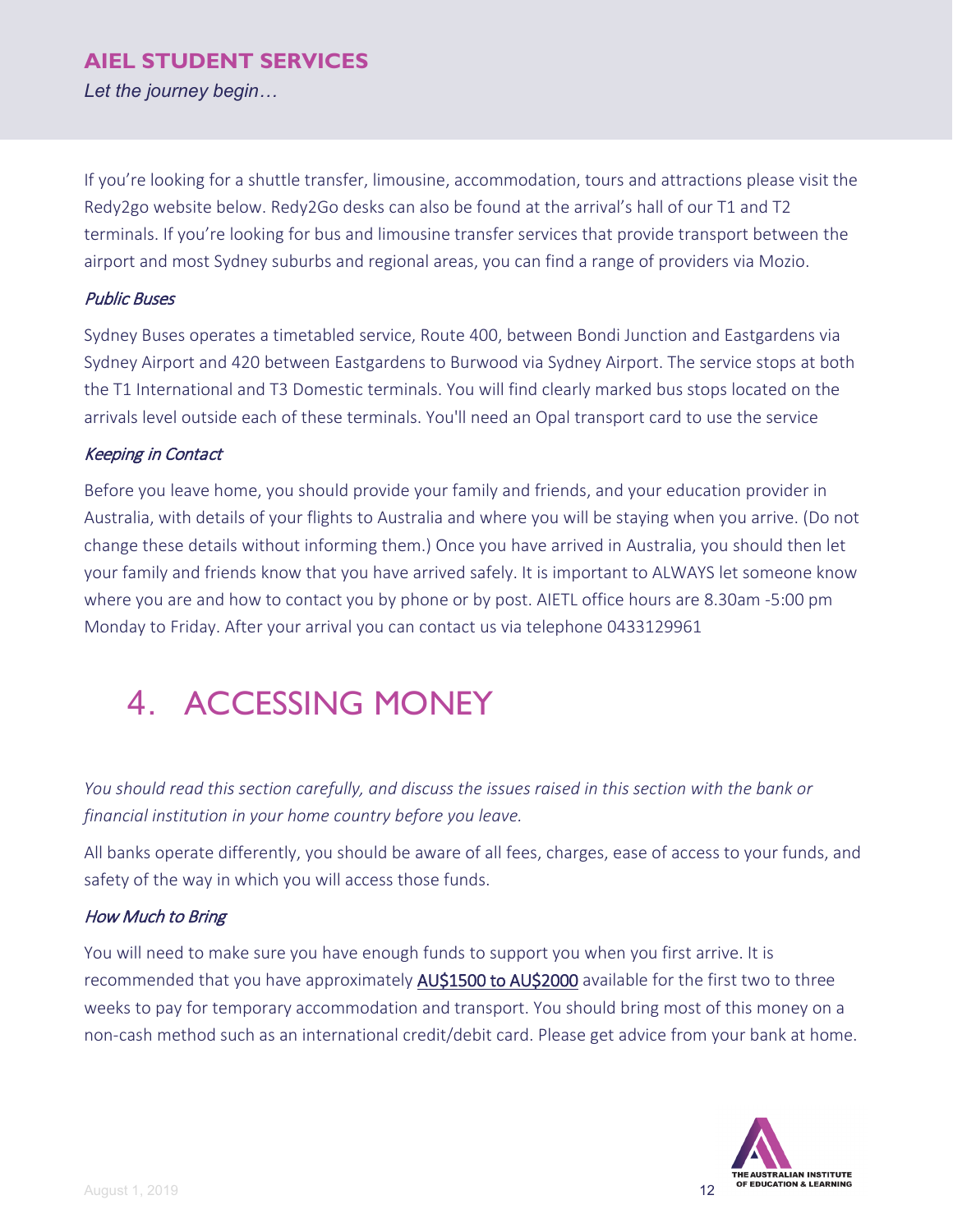*Let the journey begin…*

Please note that it is not safe to bring large sums of money with you! Lost credit cards or traveller's cheques can be replaced, but very few travel insurance companies will replace lost or stolen cash. Do not ask someone you have just met to handle your cash for you or to take your cash to make payments for you. Not even someone who may indicate they are studying at the same education institution.

### Currency Exchange

Only Australian currency can be used in Australia. If you have not brought some with you, you will need to do so as soon as possible after arrival. You can do this at the airport. Once you have arrived in Melbourne you can also change money at any bank or at currency exchanges in Melbourne.

### Electronic Transfer

You can transfer money into Australia by electronic telegraph or telegraphic transfer at any time. This is a fast option and will take approximately 48 hours, but the bank will charge a fee on every transaction.

### ATMs

Automatic Teller Machines are located everywhere (including at the airport) and you can immediately withdraw cash from your overseas bank account at ATMs displaying the Cirrus Logo (if your ATM card has international access). Check this with your financial institution before leaving home.

### Credit Cards

All major international credit cards are accepted in Australia, but you must remember that repayments to many of these cards can only be made in the country where they were issued. Do not rely on being able to get a credit card once you arrive in Australia because this is very difficult due to credit and identification laws.

## 5. ARRANGING ACCOMODATION

### Arranging Accommodation

AIEL can offer advice to students when seeking short-or long-term accommodation.

<span id="page-12-0"></span>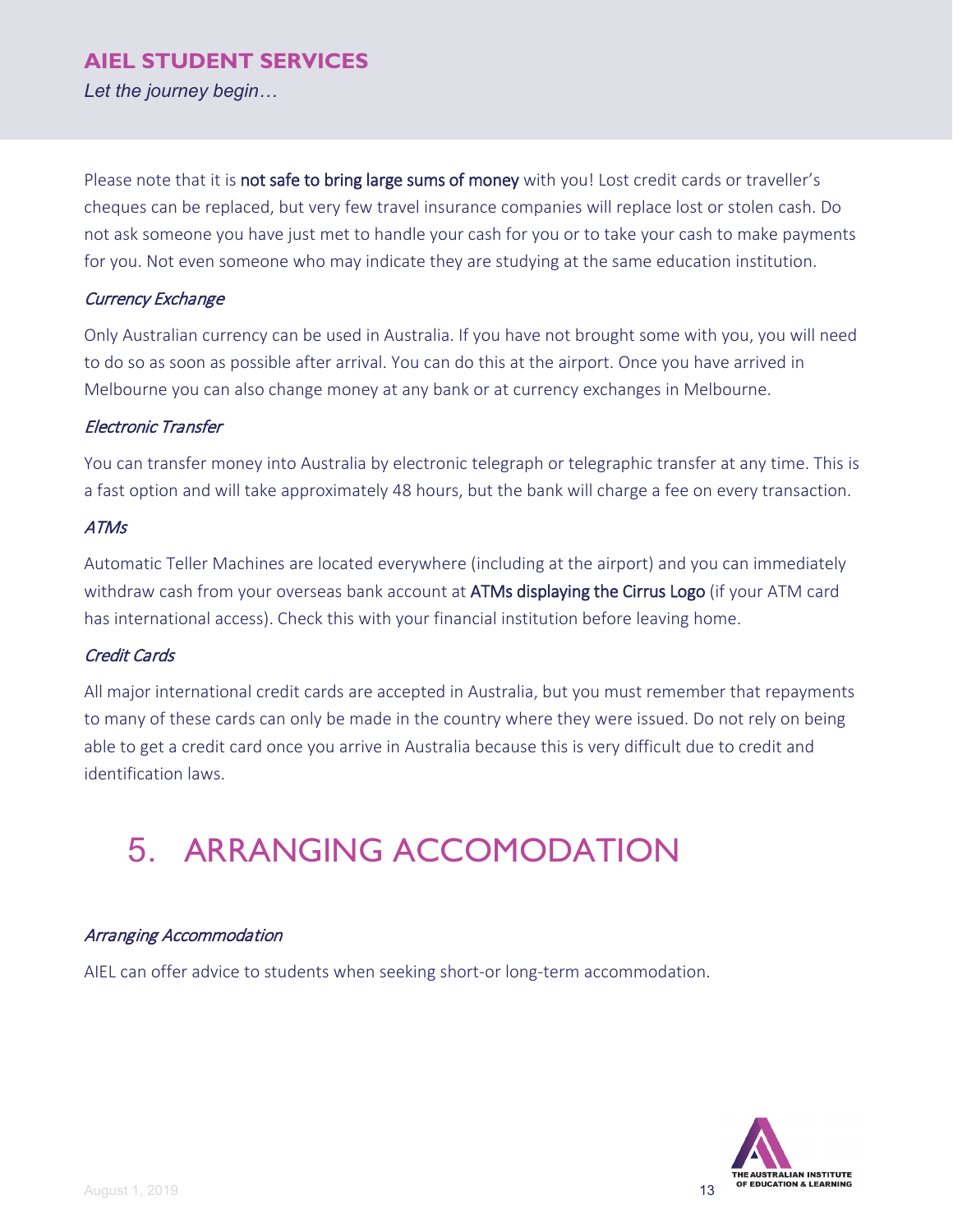*Let the journey begin…*

### <span id="page-13-0"></span>6. TEMPORARY ACCOMODATION

### Hotels, Motels & Backpackers

Generally, the price you pay for accommodation will determine its quality. However, it can be expensive to stay in a good quality motel or hotel for a long period of time. Backpacker accommodation is relatively inexpensive, but you may need to bring your own pillow and sleeping bag if you choose this option.

### Flatmates – Rooms for rent

<https://flatmates.com.au/rooms/auburn-2144>

**Hostel** Auspan Guest House 15A Kihilla Rd , Auburn 2144 (02) 80841 7818 Hope Hostel 2B Fleet St, North Parramatta, 2151 (02) 9891 2277 **Hotel** Melton Hotel 163 Parramatta Rd, Auburn 2144 (02) 9748 2634

### Staying with Friends or Family

If you know someone in Australia, this is a great way to settle-in to life here. Your friends or family can provide advice, support and encouragement in your first days in Australia.

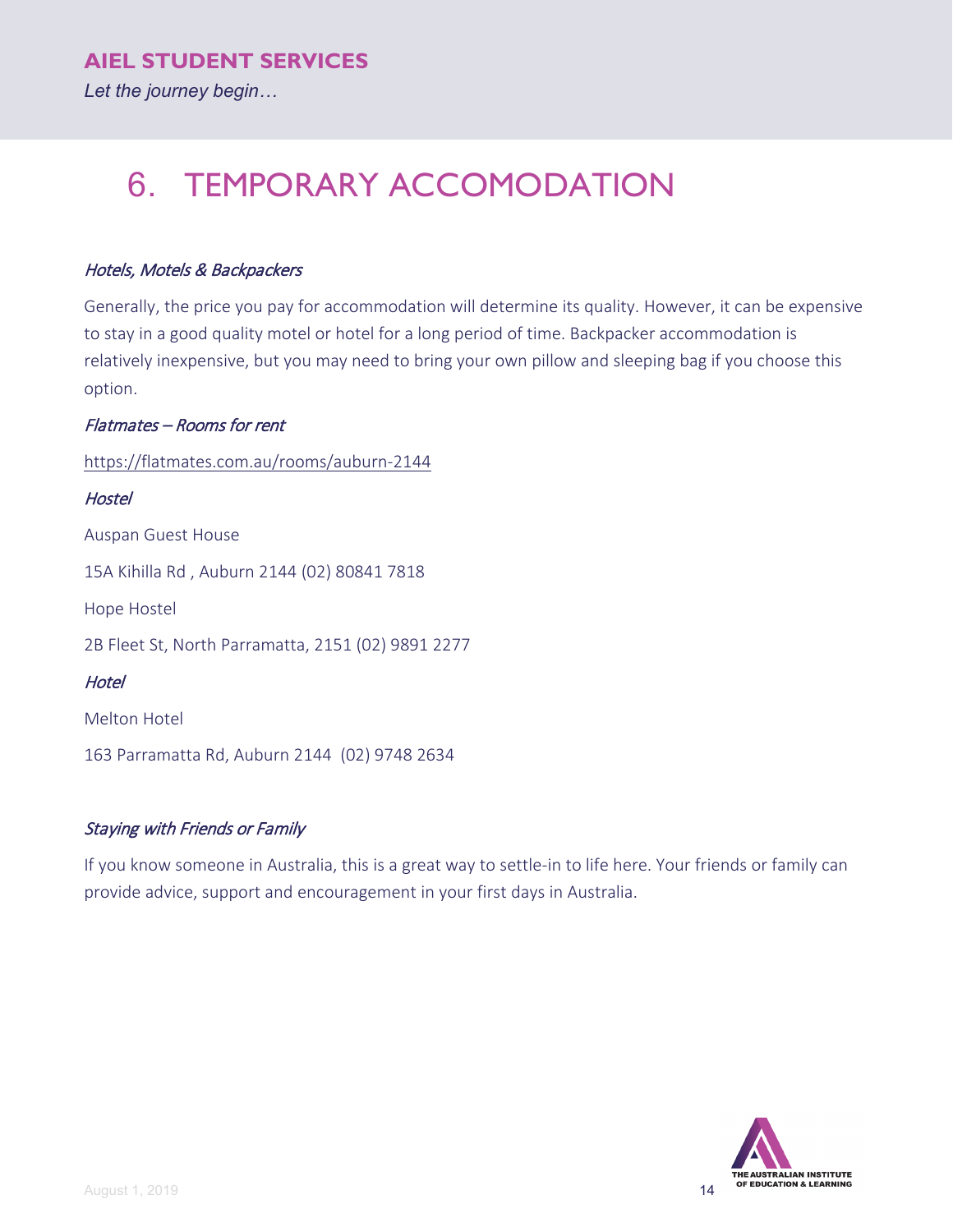### <span id="page-14-0"></span>7. BRINGING YOUR FAMILY

Most student visas allow you to bring your family members to Australia as your dependents (check your individual circumstances with the Department of Immigration and Citizenship See: Arranging Visas). Family members include your spouse, and you and your spouse's dependent children. Before bringing your spouse or children to Australia, you will have to prove that you can support them financially. The cost of supporting a family in Australia is very high. You may have to consider and discuss many issues with your family.

### Issues to Consider

Rather than bringing your family together with you to Australia, some students may find it useful to arrive first, settle into studies, find appropriate accommodation, adjust to living in Australia and then arrange for their family to join them. Before making a decision to bring your family to Australia it is important to consider the following issues: - The cost of airfares for your family to and from Australia; - Possible higher rent for a larger home; - Limited employment opportunities for your spouse; Extra costs for food, clothing and other necessities; - The effect on you and your studies if your family is not happy in Australia; Whether your children will adjust to school in Australia; - Waiting lists for child care centres; and - Whether to come alone to Australia first and arrange things for your family or to all come at the same time.

For more information visit: [www.homeaffairs.gov.au](http://www.homeaffairs.gov.au/)

### <span id="page-14-1"></span>8. CHILD CARE

Finding suitable childcare in Australia requires patience and planning. Waiting lists for places in most childcare centres are long. Many schools offer before-school and after-school care programs (usually 7:30am-8:45am and 3:30pm-6:00pm). Children who need these programs must be registered with the school.

Child Care Centres near AIEL Auburn include Auburn Long Day Child Care Centre <https://www.cumberland.nsw.gov.au/children>

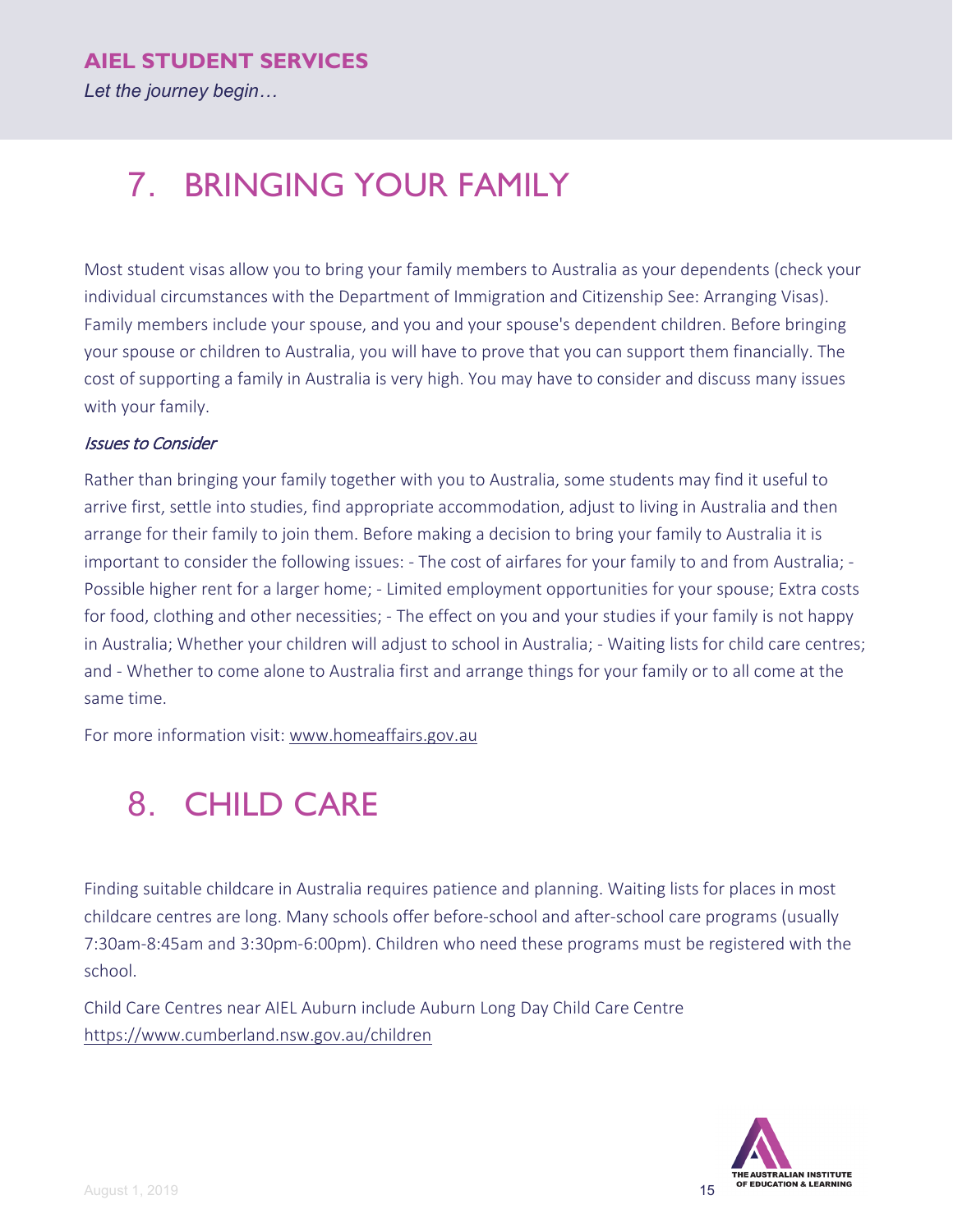*Let the journey begin…*

Love & Care Child Care<https://www.childcarefinder.gov.au/>

Kids Early Education

EMINEM Kids academy Preschool [https://www.careforkids.com.au/child-care/ojj10/eminem-kids](https://www.careforkids.com.au/child-care/ojj10/eminem-kids-academy-preschool-auburn-2144)[academy-preschool-auburn-2144](https://www.careforkids.com.au/child-care/ojj10/eminem-kids-academy-preschool-auburn-2144)

### <span id="page-15-0"></span>9. SCHOOLS

If you would like to bring your children to Australia with you, you must be aware of the following schooling issues:

1. It is an immigration policy that school-age dependents of international students undertake formal schooling while they are in Australia.

2. Typically, children who have their fifth birthday before 1st April of that calendar year are eligible to start school. Please check with the Department of Education and Early Childhood Development (NSW) for latest information.

3. You will need to provisionally enroll your child in a school before you leave your home country and you will normally have to pay the school fees one semester in advance. The school will issue an electronic Confirmation of Enrolment Form (eCoE) stating the program and its duration, so that you can obtain the appropriate visa for your child.

4. The Diplomatic Mission in your country can tell you which State schools are registered to take international students. Fees are payable by international students at all State schools unless you:

• Are in receipt of sponsorship or scholarships from the Australian Government (e.g. the Australian Development Scholarship, IPRS);

• Hold a higher institution or approved non-government scholarship. These scholarships must be approved by the State government for the dependents to be exempt from school fees.

5. You will be responsible for school fees and other costs including school uniforms, books, excursions and stationery.

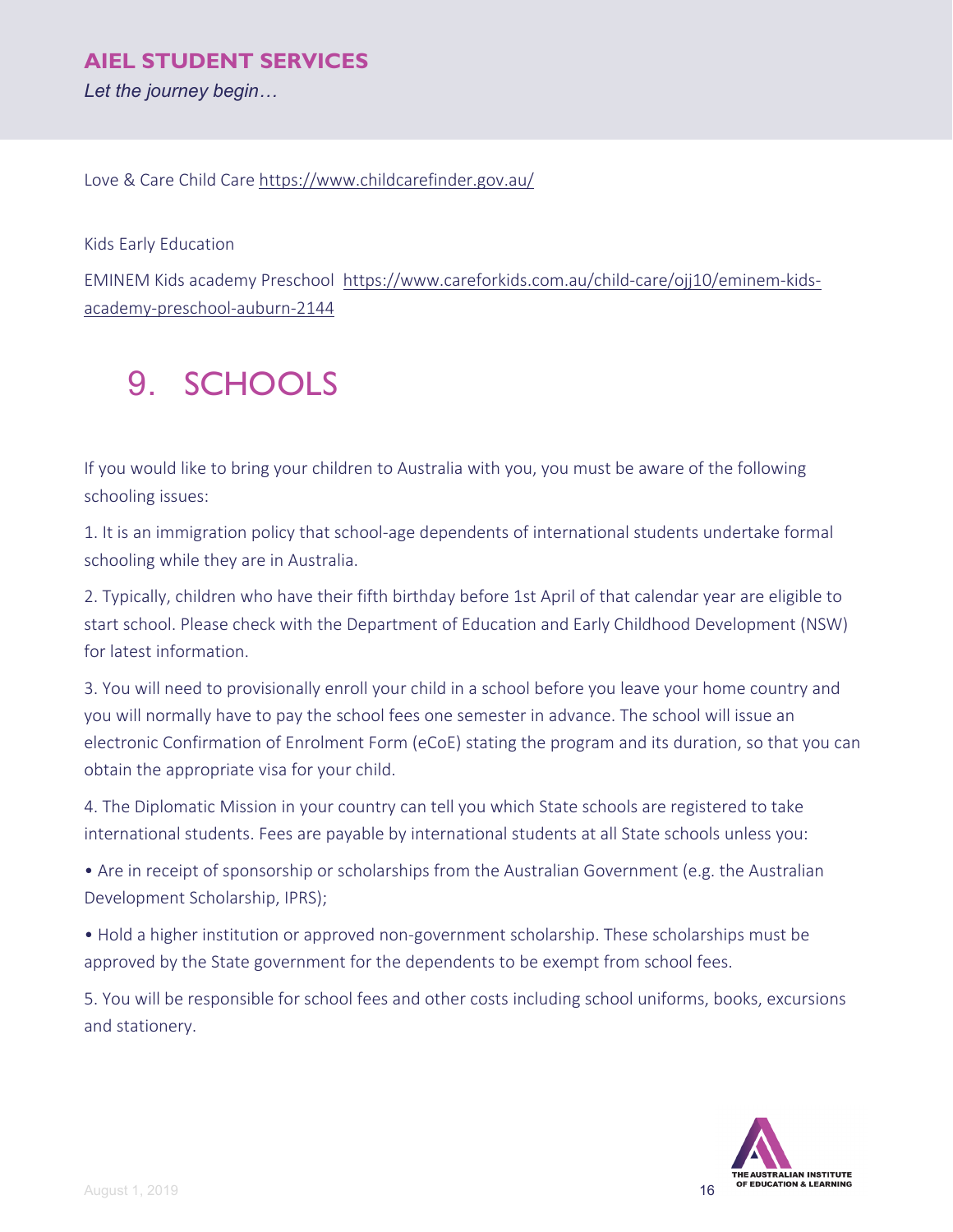*Let the journey begin…*

6. When choosing the most appropriate school for your child, it is best to ask questions about the school's curriculum, size, extra-curricular activities and the size of individual classes.

7. You should also take into consideration the distance from the school to your education institution, the suburb in which you intend to live and the method of transport you plan to use. For further information, please contact the Department of Education (DoE),<https://education.nsw.gov.au/>

There are three types of schools in Australia – State schools, Catholic and independent schools.

#### State Schools

New South Wales (NSW) state government schools are part of a strong and vibrant education system that ensures every child has the opportunity to thrive, learn and grow. You can be confident that high educational standards are maintained, no matter where you are in NSW. Within this statewide system, each school has the flexibility to tailor their programs to meet the individual needs of students. Government schools also form an important part of the local community. The people who make our schools great places for your child – principals, teachers, school staff and school councilors – make every effort to be involved in and connect with their community. Independent Schools Independent schooling in NSW goes back more than 150 years. Today's independent schools, young and old, are dedicated to excellence in education. Independent schools are accountable to government authorities and must comply with existing laws, but they are independent – able to develop their own policies, practices and procedures for student welfare, uniform, enrolment, curriculum and expected standards of behavior.